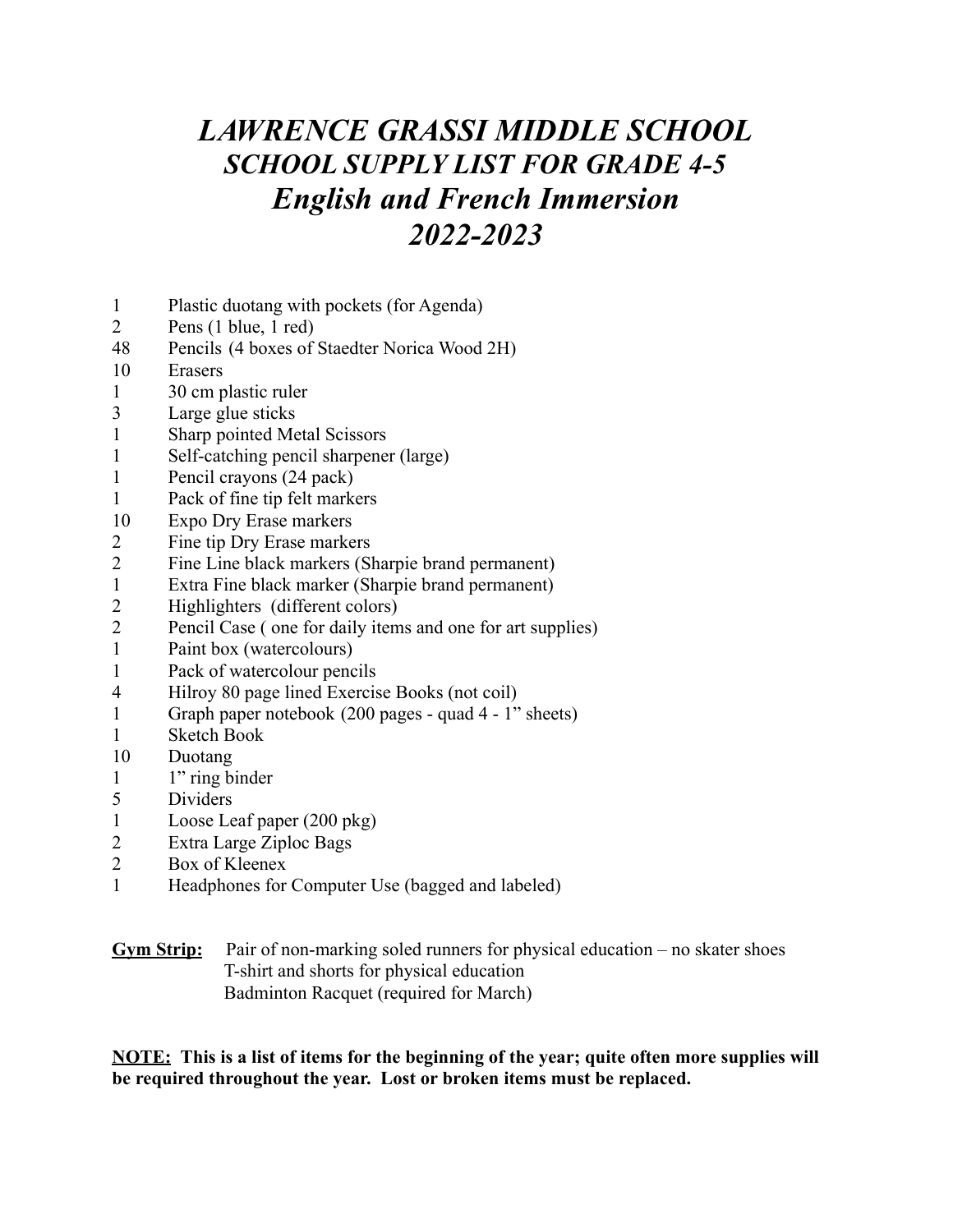# *LAWRENCE GRASSI MIDDLE SCHOOL SCHOOL SUPPLY LIST FOR GRADE 6 English and French Immersion*

### *2022-2023*

- Small personal agenda
- Pencils (HB)
- Erasers
- Sharp point metal scissor (mid sized)
- Pencil case
- Pens (blue and black)
- Red ink pens
- 30 cm ruler (inches on one side of ruler)
- Large glue sticks
- Pencil crayons (24 pack)
- Felt markers (24 pack)
- Pencil sharpener
- Loose Leaf paper wide rule (200/pkg)
- Fine lined black marker (eg: Pilot brand)
- Black Sharpie
- Highlighter pen any colour
- Lined exercise books (Keynote size 80 page preferable)
- Duotangs (1 each blue, yellow, red and green)
- Calculator (simple)
- Geometry Set (including protractor)
- Dividers (3 packs)
- Sketch book
- 2" binder
- Box of tissue
- Keystone Graph Paper Notebooks (1 cm) 80 page
- Headphones for Computer Use (noise canceling ear muffs)

### **Music Supplies** 1- 1" Binder, plastic with inserts, no cloth as it needs to sit on a music stand. Dividers for the binders small package of lined paper pencils, erasers Clear Paper Protectors or one to two packages.

**Gym strip**: Pair of non-marking runners for gym, jogging pants or shorts and shirt (gym strip) Badminton Racquet- (required in March)

**NOTE**: This is a list of items for the beginning of the year; quite often more supplies will be required throughout the year. Items lost or broken must be replaced.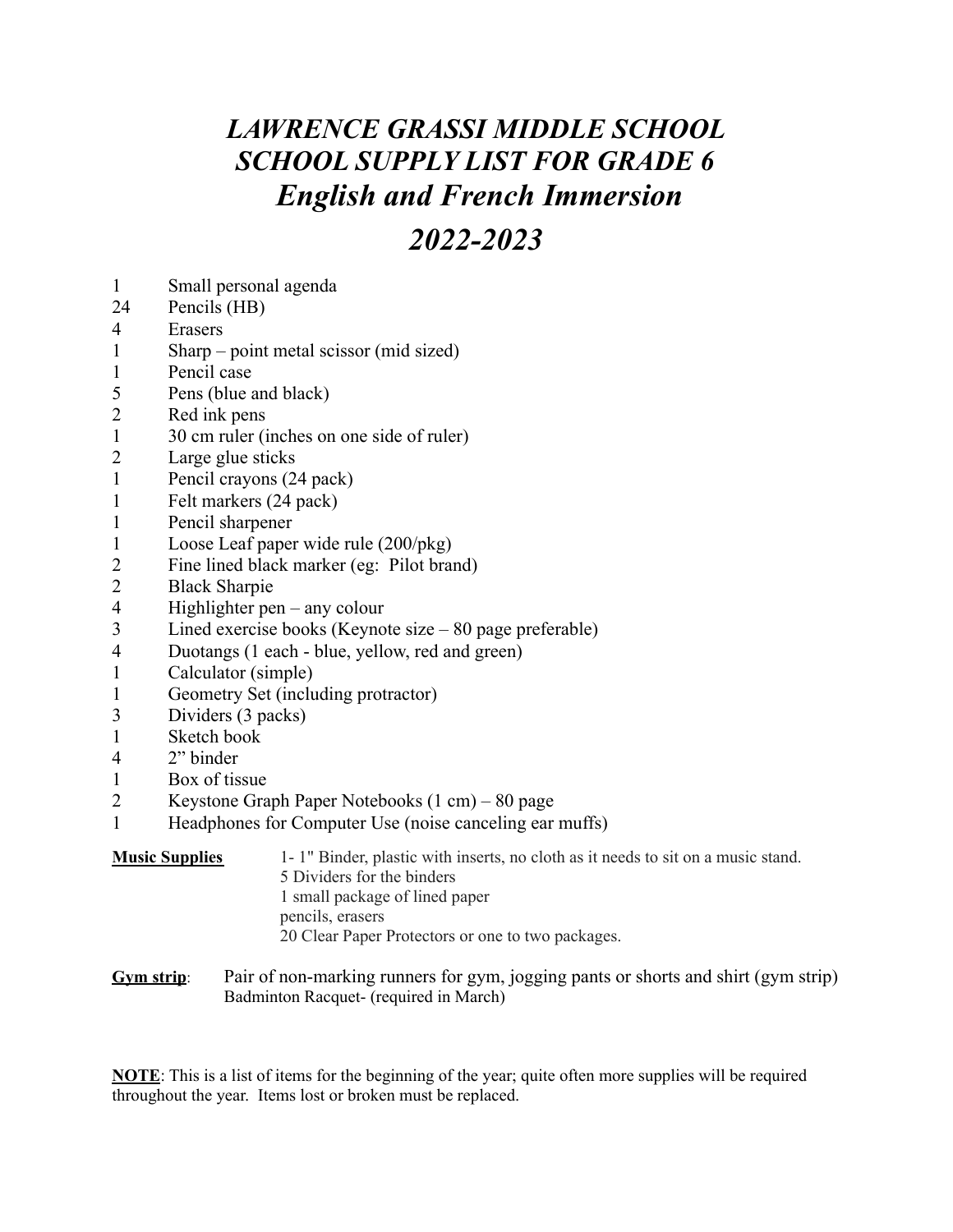# *LAWRENCE GRASSI MIDDLE SCHOOL SCHOOL SUPPLY LIST FOR GRADE 7 English 2022-2023*

- Laptop computer (chromebooks are sufficient)
- Headphones for computer use
- 1" binder for core subjects
- Pencils (HB)
- Erasers
- Pencil Sharpener
- 30 cm ruler
- Fine line Sharpie black markers
- Colored pencil crayons (24)
- Pair point metal scissors
- Calculator
- Geometry set
- Pack of lined paper
- Highlighters (two colour)
- Pack of 5 subject dividers
- Large glue stick
- Duotang with pockets (plastic preferred)
- Duotang (regular)
- Pencil case (not hard they break!)
- Coil notebooks 80 pages
- Dry erase markers
- Dry erase markers fine point
- 1 Coil graph ruled notebook (Hilroy quad ruled 4:1 squares)<br>2 Boxes of Kleenex
- Boxes of Kleenex

#### **Gym Strip:** Pair of non-marking running shoes for physical education Shorts and t-shirt for physical education Badminton racquet (required in March)

**NOTE**: This is a list of items for the beginning of the year; quite often more supplies will be required throughout the year. Lost or broken items must be replaced.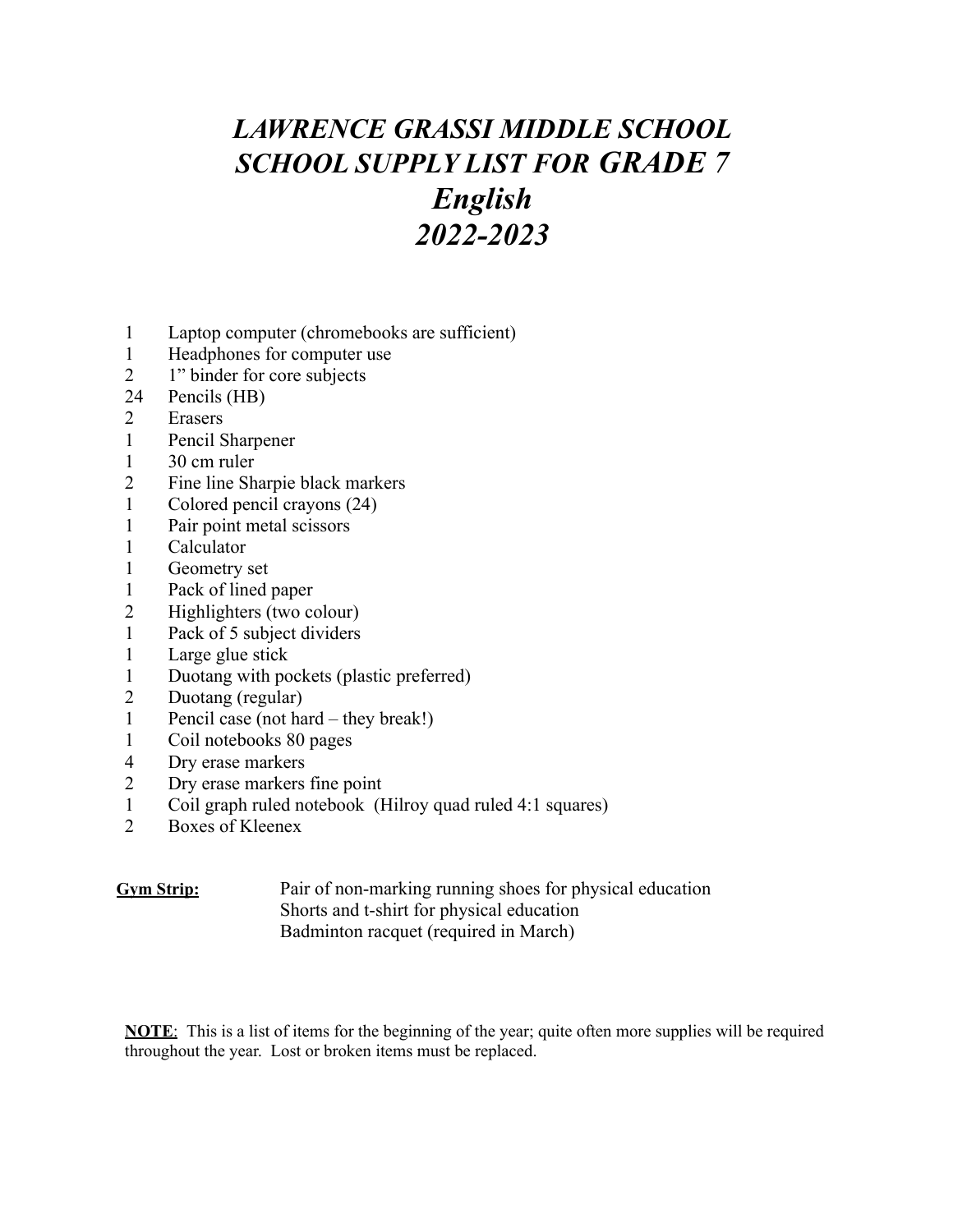## *LAWRENCE GRASSI MIDDLE SCHOOL SCHOOL SUPPLY LIST FOR GRADE 7 French Immersion 2022-2023*

- Laptop computer (chromebooks are sufficient)
- Headphones for computer use
- Pencils (HB)
- 2" binder for core subjects
- Erasers
- Pencil Sharpener
- 30 cm ruler
- Fine line Sharpie black markers
- pens
- Pack colored pencil crayons (24)
- Pair point metal scissors
- Calculator
- Geometry set
- Small pack of lined paper
- Highlighters (two colours)
- Large glue stick
- Pencil case (not hard they break!)
- Coil notebooks 80 pages
- Dry erase markers
- Coil graph ruled notebooks (Hilroy quad ruled 4:1 squares)
- 2 Boxes of Kleenex<br>2 Packs of dividers
- Packs of dividers
- Small Agenda

**Gym Strip:** Pair of non-marking running shoes for physical education Shorts and t-shirt for physical education Badminton racquet (required in March)

**NOTE**: This is a list of items for the beginning of the year; quite often more supplies will be required throughout the year. Lost or broken items must be replaced.